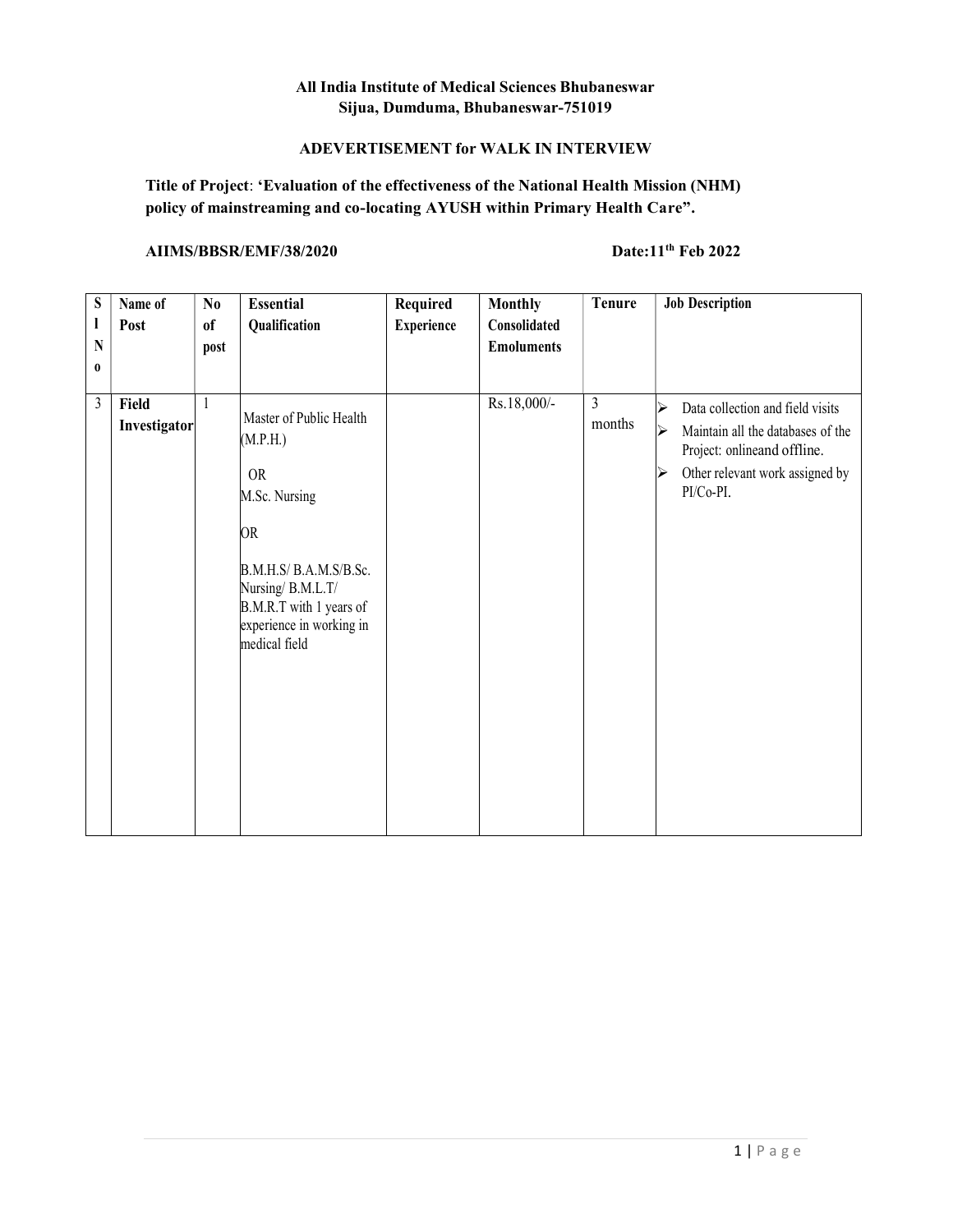#### How to apply

- Date of Interview: 21<sup>st</sup> Feb 2022 (Monday)
- For interview: Candidate should bring duly filled application form (as per prescribed Proforma), Updated curriculum Vitae (CV) and all original certificates of educational qualifications, experiences certificates, Passport size photo (2 in no) and a set of photocopies at the time of interview.
- The interested candidate will report at the interview venue with the relevant documents.
- Venue: Board Room, 3<sup>rd</sup> Floor, Department of Community and Family Medicine, Academic Block, AIIMS, Bhubaneswar.
- Reporting time for interview : 12 Noon,  $21<sup>st</sup>$  Feb 2022
- Time of interview :  $2.30 \text{ PM}$  onwards,  $21^{\text{st}}$  Feb 2022

| Dr Prajna Paramita Giri | Dr Priyamadhaba Behera     | Dr Binod Kumar Patro |
|-------------------------|----------------------------|----------------------|
| Associate Professor     | <b>Assistant Professor</b> | Professor            |
| Dept of CM&FM           | Dept of CM&FM              | Dept of CM&FM        |
| AIIMS Bhubaneswar       | AIIMS Bhubaneswar          | AIIMS Bhubaneswar    |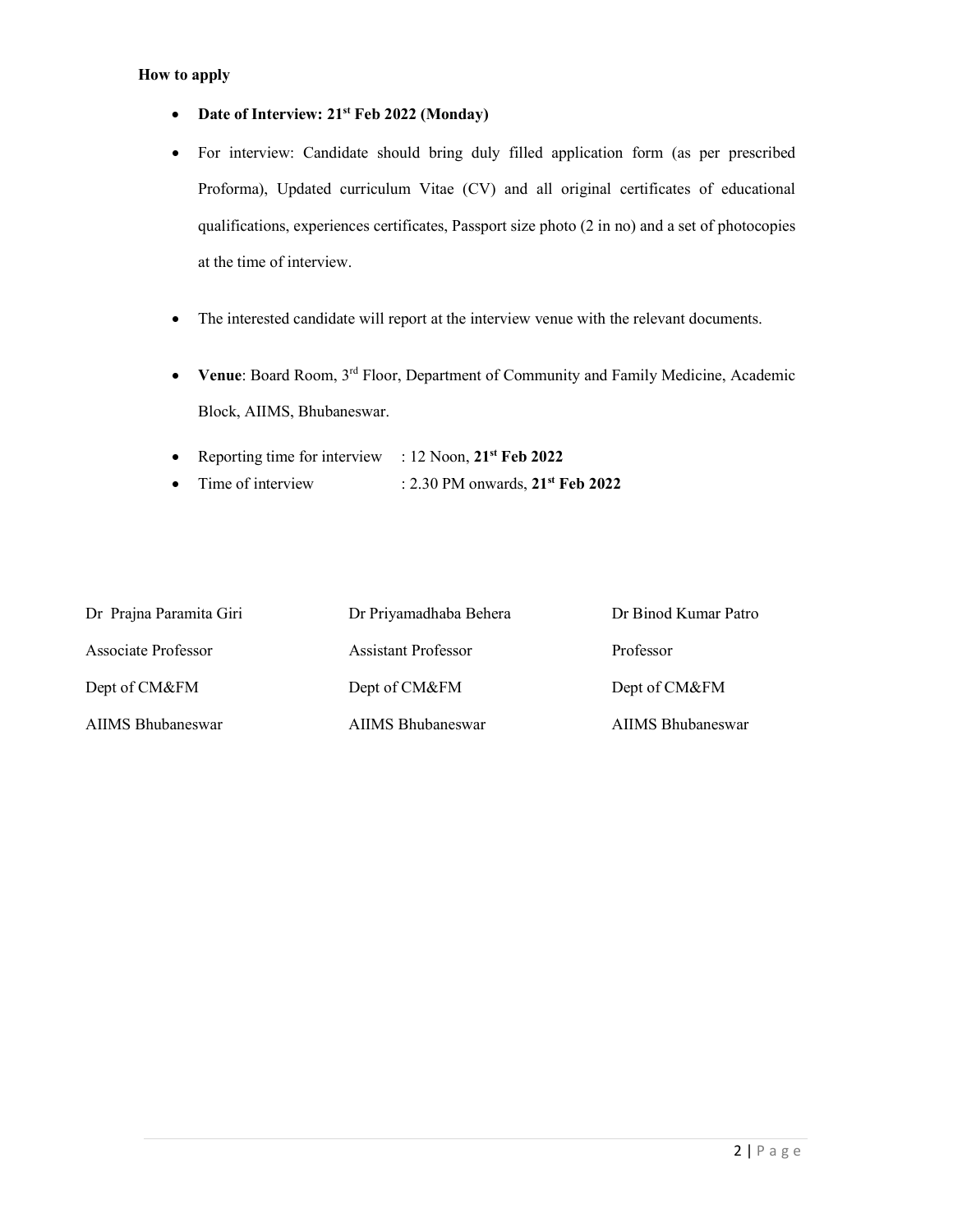### APPLICATION FORM

- 1. Name of the post Applied for:
- 2. Name of Candidate in Block Letter (Full Name):
- 3. Gender:
- 4. Date of Birth:
- 5. Father's Name:
- 6. Mother's Name:
- 7. Marital Status: Married/Unmarried
- 8. Present Address for correspondence:
- 9. Permanent Address:
- 10. Phone Number/Mobile Number:
- 11. Email Id:
- 12. Details of Qualification

| Serial<br>Number | Degree | % of Mark | Year of<br>Passing | Board/University |
|------------------|--------|-----------|--------------------|------------------|
|                  |        |           |                    |                  |
|                  |        |           |                    |                  |
|                  |        |           |                    |                  |

13. Details of Experiences

| Serial<br>Number | Designation | Institute/Name<br>of the employer | Period | Reason for<br>leaving |
|------------------|-------------|-----------------------------------|--------|-----------------------|
|                  |             |                                   |        |                       |
|                  |             |                                   |        |                       |
|                  |             |                                   |        |                       |

- 14. Have you ever been declared unfit by a medical board/court for appointment in any government service? ……. Yes/No…………. If yes, details……………….
- 15. If selected, within what period would you require for joining the post:

### Declaration

I hereby declare that information given above is true and correct to the best of my knowledge. In the event of any information being found incorrect/false, my candidature/services are liable to be terminated.

Place: